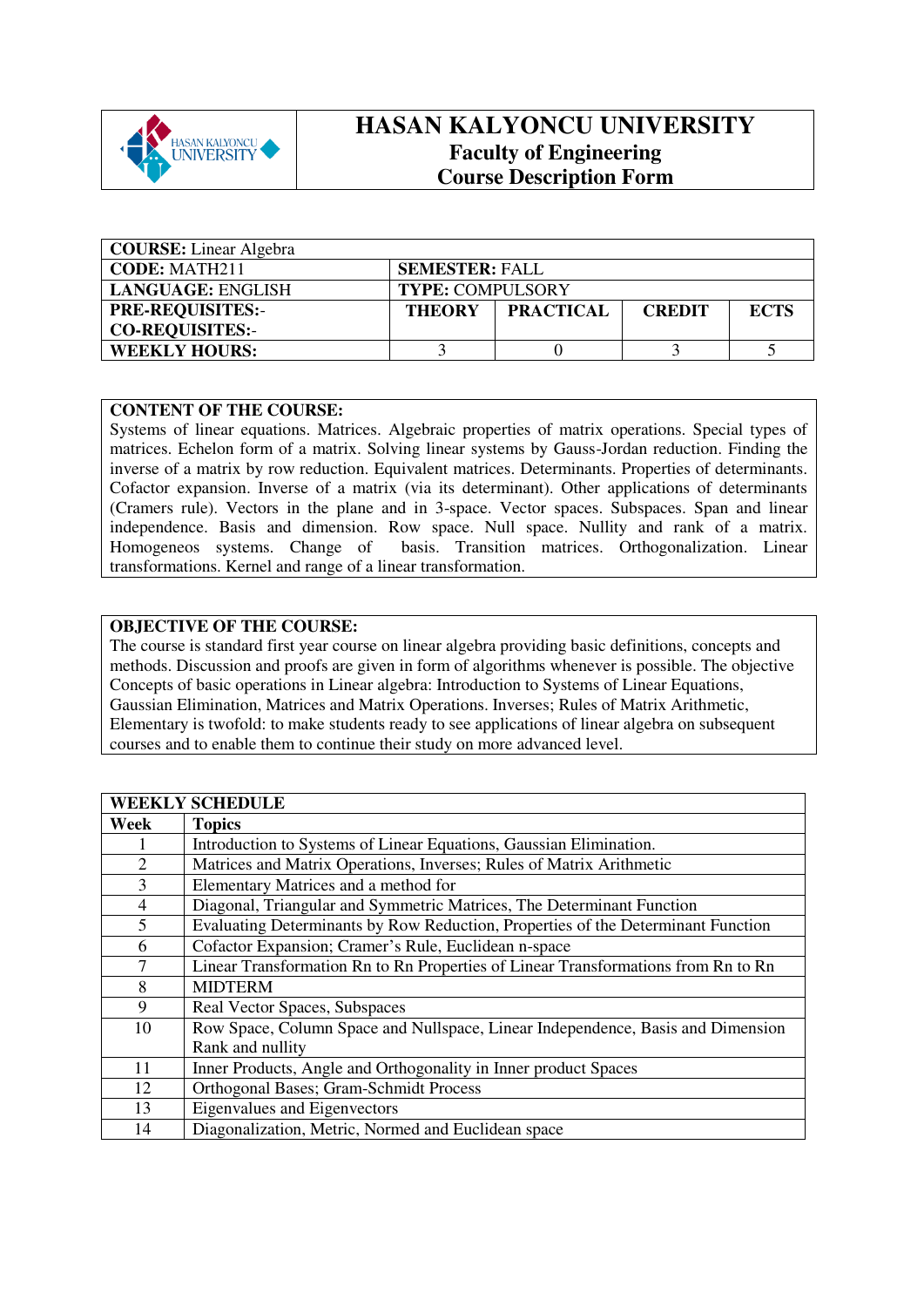## **TEXTBOOK:** Elementary Linear Algebra with Applications, 9 ed. B.Kolman, D.Hill, Person Inc. **REFERENCE BOOKS:**  Elemantary Linear Algebra with Applications, 2nd ed., R.O.Hill, HBJ Pres.

| <b>EVALUATION SYSTEM:</b>    |                 |                |
|------------------------------|-----------------|----------------|
| <b>IN-TERM STUDIES</b>       | <b>QUANTITY</b> | PERCENTAGE (%) |
| Midterm Exam                 |                 | 45             |
| Homework                     |                 | 0              |
| Labworks                     |                 | $\Omega$       |
| Quiz                         |                 |                |
| Final Exam                   |                 | 55             |
| <b>TOTAL</b>                 |                 |                |
| <b>CONTRIBUTION OF</b>       |                 |                |
| <b>INTERM STUDIES TO</b>     |                 | 45             |
| <b>OVERALL GRADE</b>         |                 |                |
| <b>CONTRIBUTION OF FINAL</b> |                 |                |
| <b>EXAMINATION TO</b>        |                 | 55             |
| <b>OVERALL GRADE</b>         |                 |                |
| <b>TOTAL</b>                 |                 | 100            |

| <b>COURSE CATEGORY:</b>        | PERCENTAGE (%) |
|--------------------------------|----------------|
| Mathematics and Basic Sciences | %60            |
| Engineering                    | %30            |
| <b>Engineering Design</b>      | %10            |
| Social Sciences                | %              |

| <b>TABLE OF ECTS / WORKLOAD:</b>                           |                 |                           |                          |
|------------------------------------------------------------|-----------------|---------------------------|--------------------------|
| <b>Activities</b>                                          | <b>QUANTITY</b> | <b>Duration</b><br>(Hour) | <b>Total</b><br>Workload |
| <b>Course Duration</b>                                     | 13              |                           | 39                       |
| Hours for off-the-classroom study (Pre-study,<br>practice) | 14              |                           | 98                       |
| Mid-term                                                   |                 | $\mathfrak{D}$            | $\mathfrak{D}$           |
| Final examination                                          |                 | ↑                         | ↑                        |
| Labworks                                                   |                 |                           |                          |
| Quiz                                                       |                 |                           |                          |
| <b>Total Work Load</b>                                     |                 |                           | 141                      |
| <b>Total Work Load / 30</b>                                |                 |                           | 4,7                      |
| <b>ECTS Credit of the Course</b>                           |                 |                           | 5                        |

| <b>INSTRUCTOR(S):</b>         | Asst. Prof. Dr. Ece Yetkin<br><b>CELIKEL</b> |
|-------------------------------|----------------------------------------------|
| <b>FORM PREPARATION DATE:</b> | 25.11.2019                                   |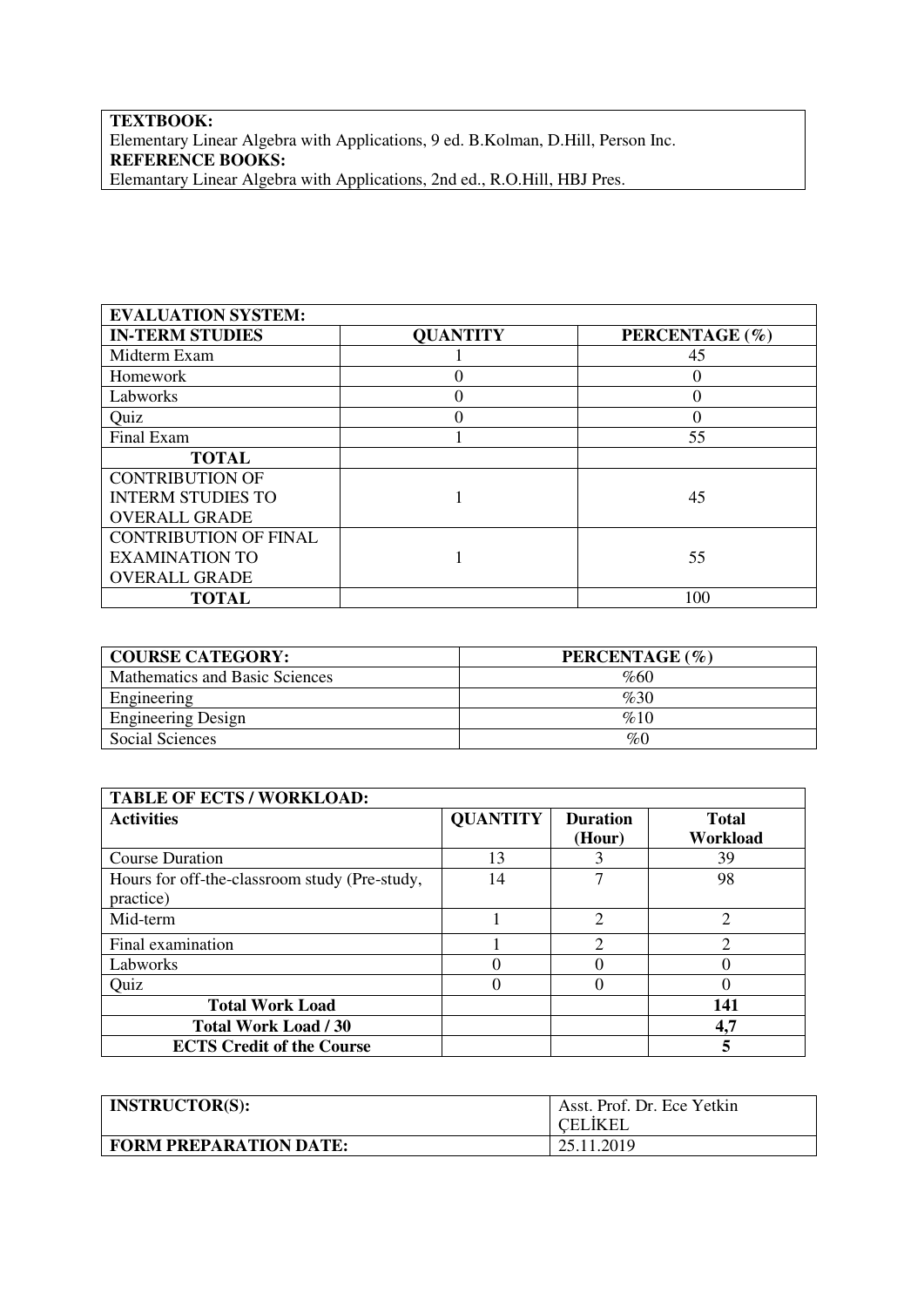|                 | PO <sub>1</sub>                                | PO <sub>2</sub> | PO <sub>3</sub> | <b>PO4</b> | <b>PO5</b> | PO <sub>6</sub> | PO <sub>7</sub> | PO <sub>8</sub> | PO <sub>9</sub> | <b>PO10</b> | <b>PO11</b> |
|-----------------|------------------------------------------------|-----------------|-----------------|------------|------------|-----------------|-----------------|-----------------|-----------------|-------------|-------------|
| LO1             |                                                |                 |                 |            | U          |                 |                 |                 |                 |             |             |
| LO2             |                                                |                 |                 |            | U          |                 |                 |                 |                 |             |             |
| LO3             |                                                |                 |                 |            | O          |                 |                 |                 |                 |             |             |
| LO <sub>4</sub> |                                                |                 |                 |            |            |                 |                 |                 |                 |             |             |
| LO <sub>5</sub> |                                                |                 |                 |            |            |                 |                 |                 |                 |             |             |
|                 | PO: Program Outcomes   LO: Learning Outcomes   |                 |                 |            |            |                 |                 |                 |                 |             |             |
|                 | Values: 0: None   1: Low   2: Medium   3: High |                 |                 |            |            |                 |                 |                 |                 |             |             |

| <b>LEARNING OUTCOMES OF THE</b>                                                              | PROGRAM OUTCOMES:                                                           |
|----------------------------------------------------------------------------------------------|-----------------------------------------------------------------------------|
| <b>COURSE:</b>                                                                               |                                                                             |
| LO1: A comprehension of mathematics (algebra,                                                | PO1: Adequate knowledge in mathematics,                                     |
| differential, integration ) and fundamentals of                                              | science and engineering subjects pertaining to                              |
| science                                                                                      | the relevant discipline; ability to use theoretical                         |
| LO2: Ability to apply knowledge of                                                           | and applied knowledge in these areas in                                     |
| mathematics, science and engineering to                                                      | complex engineering problems.                                               |
| problems in electronics engineering.                                                         | PO2: Ability to identify, formulate, and solve                              |
| LO3: Ability to recognize the needs and                                                      | complex engineering problems; ability to select<br>and                      |
| challenges of our age and to assess the global<br>and social impact of engineering solutions | apply proper analysis and modeling<br>methods for this purpose.             |
| LO4: Ability to identify, formulate and solve                                                | PO3: Ability to design a complex system,                                    |
| engineering problems.                                                                        | process, device or product under realistic                                  |
| LO5: Ability to effectively communicate                                                      | constraints and conditions, in such a way as to                             |
| knowledge and opinions via written, oral visual                                              | meet the desired result; ability to apply modern                            |
| means.                                                                                       | design methods for this purpose.                                            |
|                                                                                              | PO4: Ability to devise, select, and use modern                              |
|                                                                                              | techniques and tools needed for analyzing and                               |
|                                                                                              | solving complex problems encountered in                                     |
|                                                                                              | ability<br>engineering practice;<br>to<br>employ                            |
|                                                                                              | information technologies effectively.                                       |
|                                                                                              | <b>PO5:</b><br>Ability to design<br>and<br>conduct                          |
|                                                                                              | experiments, gather data, analyze and interpret                             |
|                                                                                              | results for investigating complex engineering                               |
|                                                                                              | problems<br>discipline<br>specific<br>research<br><b>or</b>                 |
|                                                                                              | questions.                                                                  |
|                                                                                              | PO6: Ability to work efficiently in intra-                                  |
|                                                                                              | disciplinary and multi-disciplinary teams; ability<br>to work individually. |
|                                                                                              | PO7: Ability to communicate effectively in                                  |
|                                                                                              | Turkish, both orally and in writing; knowledge                              |
|                                                                                              | of a minimum of one foreign language; ability to                            |
|                                                                                              | write effective reports and comprehend written                              |
|                                                                                              | reports, prepare design and production reports,                             |
|                                                                                              | make effective presentations, and give and                                  |
|                                                                                              | receive clear and intelligible instructions.                                |
|                                                                                              | PO8: Recognition of the need for lifelong                                   |
|                                                                                              | learning; ability to access information, to follow                          |
|                                                                                              | developments in science and technology, and to                              |